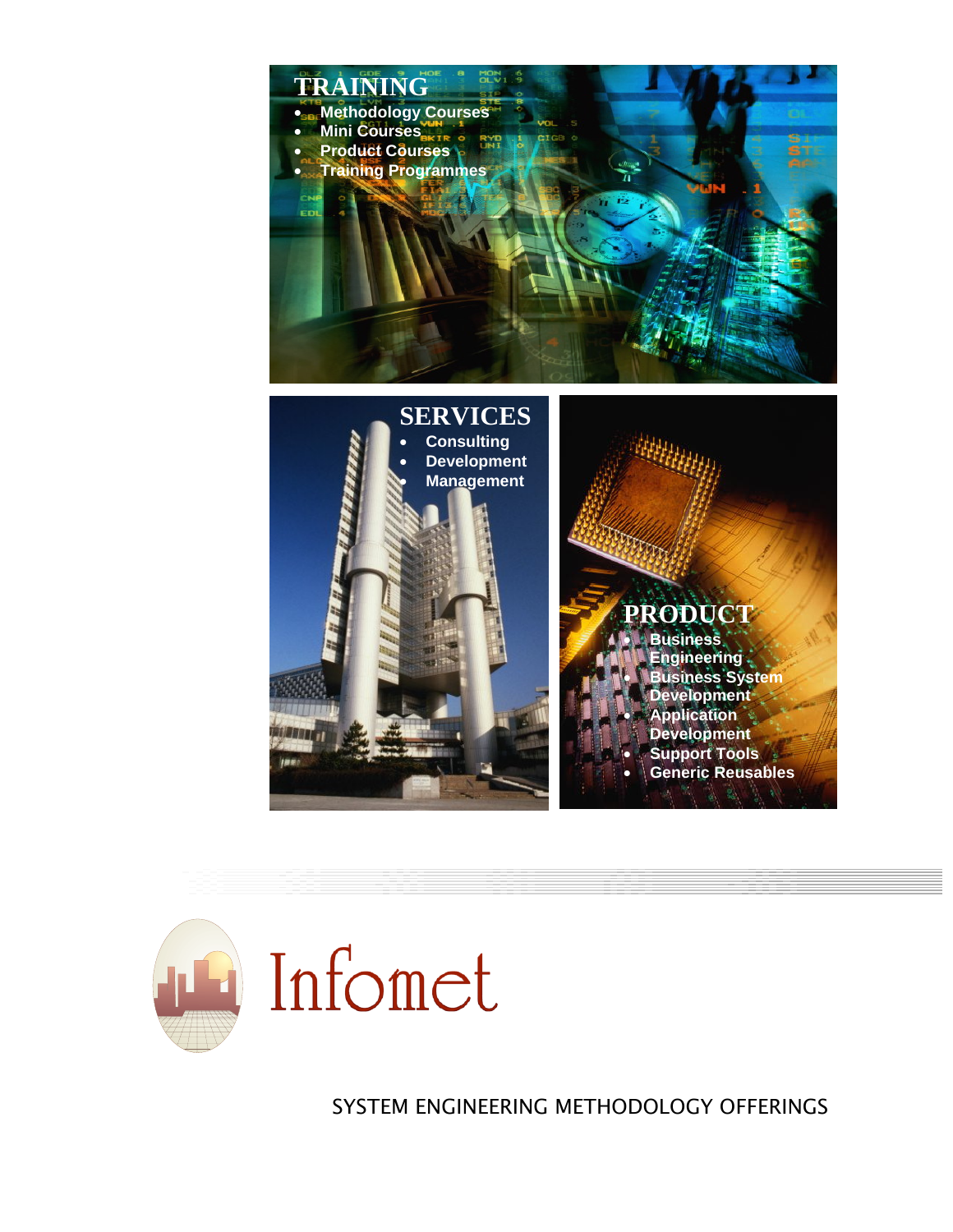

# SYSTEM ENGINEERING METHODOLOGY OFFERINGS SERVICES

| <b>Consulting and Development Services</b> |                                                             |                    |  |  |  |
|--------------------------------------------|-------------------------------------------------------------|--------------------|--|--|--|
| Code                                       | Description                                                 | <b>Hourly Rate</b> |  |  |  |
| <b>SNAC</b>                                | SOLUTION NEEDS ANALYSIS CONSULTING                          | R 850              |  |  |  |
| <b>BSSC</b>                                | <b>BUSINESS SURFACE SCAN</b>                                | R 850              |  |  |  |
| SMDC.                                      | SYSTEMS METHODOLOGY DEFINITION CONSULTING                   | R 850              |  |  |  |
| SMC.                                       | SYSTEMS METHODOLOGY CONSULTING                              | R 650              |  |  |  |
| <b>BEC</b>                                 | BUSINESS ENGINEERING CONSULTING                             | R 650              |  |  |  |
| <b>BPRC</b>                                | BUSINESS PROCESS RE-ENGINEERING CONSULTING                  | R 650              |  |  |  |
| <b>MISPC</b>                               | MASTER INFORMATION SYSTEMS PLANNING CONSULTING              | R 850              |  |  |  |
| EAC.                                       | ENTERPRISE ARCHITECTURE CONSULTING                          | R 850              |  |  |  |
| ITC.                                       | INFORMATION TECHNOLOGY CONSULTING                           | R 650              |  |  |  |
| OTC.                                       | OBJECT TECHNOLOGY CONSULTING                                | R 550              |  |  |  |
| <b>SEC</b>                                 | SYSTEMS ENGINEERING CONSULTING                              | R 550              |  |  |  |
| <b>REC</b>                                 | REVERSE ENGINEERING CONSULTING                              | R 550              |  |  |  |
| <b>TAC</b>                                 | TECHNOLOGY ASSESSMENT CONSULTING                            | R 550              |  |  |  |
| <b>ADC</b>                                 | ARCHITECTURAL DEFINITION CONSULTING                         | R 550              |  |  |  |
| <b>SHC</b>                                 | SOFTWARE AND HARDWARE CONSULTING                            | R 550              |  |  |  |
| AC                                         | ACQUISITION (PACKAGE EVALUATION AND SELECTION) CONSULTING   | R 450              |  |  |  |
| <b>ASSC</b>                                | APPLICATION SYSTEM SPECIFICATION CONSULTING                 | R 550              |  |  |  |
| ADBC.                                      | APPLICATION DEVELOPMENT/BUILDING CONSULTING                 | R 550              |  |  |  |
| QAC                                        | <b>QUALITY ASSURANCE CONSULTING</b>                         | R 650              |  |  |  |
| <b>RMC</b>                                 | REPOSITORY MANAGEMENT (KNOWLEDEGE REPRESETATION) CONSULTING | R 650              |  |  |  |
| <b>WSFC</b>                                | WORK SESSION FACILITATION CONSULTING                        | R 550              |  |  |  |

# **PRODUCTS**

| <b>Infomet Automated Tool Products</b> |                                      |           |             |  |  |  |
|----------------------------------------|--------------------------------------|-----------|-------------|--|--|--|
| Code                                   | <b>Description</b>                   | Price     | <b>Time</b> |  |  |  |
| IV                                     | <b>INFOMET ON VISIO</b>              | R 5 000   |             |  |  |  |
| <b>IME</b>                             | <b>INFOMET MODELING EDITOR</b>       | R 30 000  |             |  |  |  |
| <b>IDC</b>                             | <b>INFOMET DEVELOPMENT CENTRE</b>    | R 80 000  |             |  |  |  |
| IR                                     | <b>INFOMET REPOSITORY</b>            | R 150 000 |             |  |  |  |
| <b>RDT</b>                             | REPOSITORY DEVELOPER TOOLKIT         | R 200 000 |             |  |  |  |
| <b>BSA</b>                             | <b>BUSINESS SOLUTION ACCELERATOR</b> | R 55 000  |             |  |  |  |
| <b>SM</b>                              | SPECIFICATION MANAGER                | R 50 000  |             |  |  |  |
| <b>WSM</b>                             | <b>WORK SESSION MANAGER</b>          | R 30 000  |             |  |  |  |
| AG                                     | <b>APPLICATION GENERATOR</b>         | R 40 000  |             |  |  |  |
| AM                                     | <b>APPLICATION MANAGER</b>           | R 30 000  |             |  |  |  |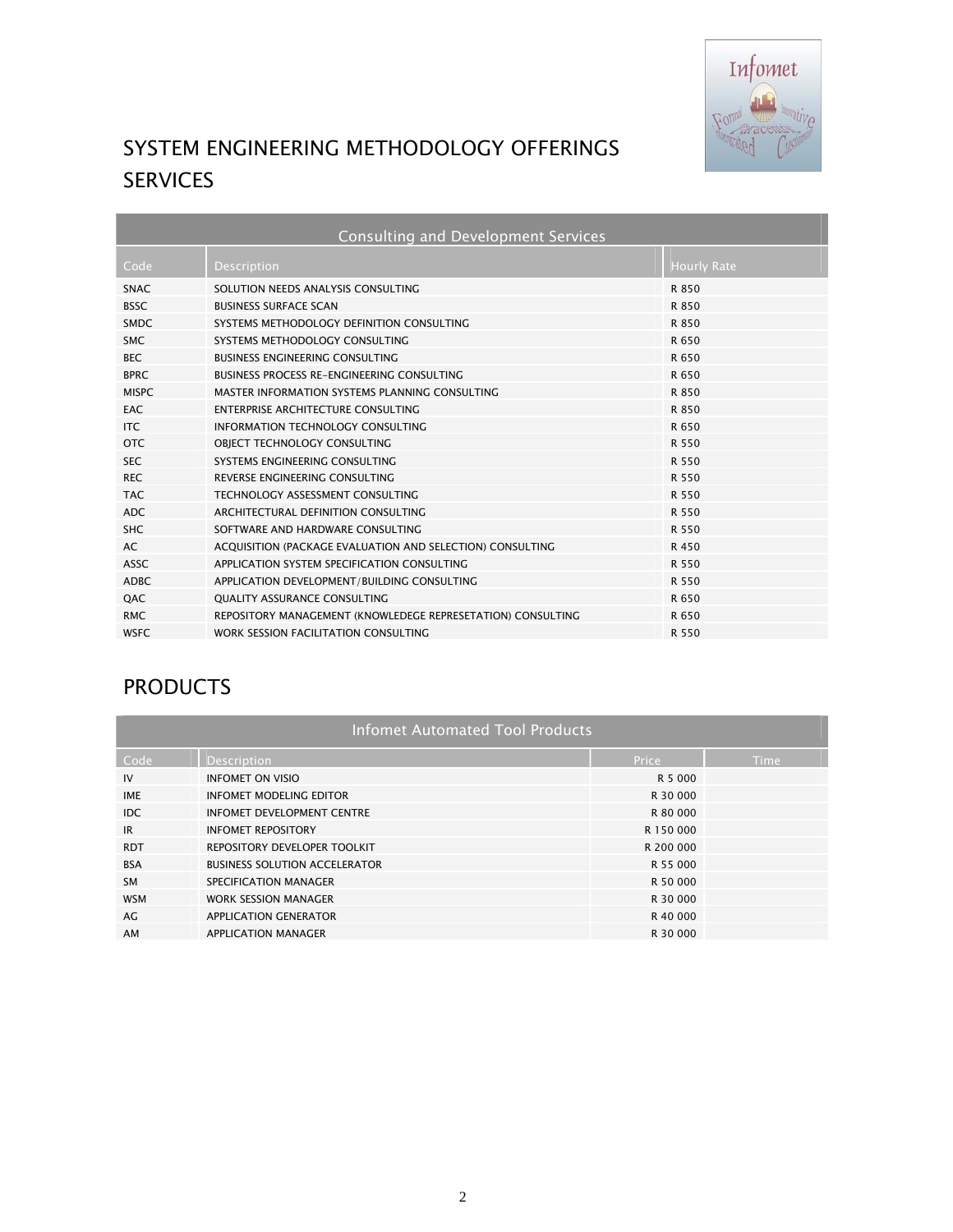## TRAINING

| <b>Product Courses</b> |                                                                                         |           |          |  |  |
|------------------------|-----------------------------------------------------------------------------------------|-----------|----------|--|--|
| Code                   | <b>Description</b>                                                                      | Price     | Duration |  |  |
| PC-IME                 | INFOMET MODELLING EDITOR                                                                | R 4 400   | 2 DAYS   |  |  |
| PC-IOV                 | <b>INFOMET ON VISIO</b>                                                                 | R 2 100   | 1 DAYS   |  |  |
| $PC-IR$                | <b>INFOMET REPOSITORY</b>                                                               | R 8 000   | 3 DAYS   |  |  |
| PC-IRT                 | INFOMET REPOSITORY TOOLKIT                                                              | R 6 000   | 2 DAYS   |  |  |
| PC-SABI                | SOFTWARE APPLICATION BUILDING - INTRODUCTION                                            | R 3 450   | 3 DAYS   |  |  |
| PC-SABAB               | SOFTWARE APPLICATION BUILDING - APPLICATION BUILDING<br>(C# DOT NET, JAVA, DELPHI, WEB) | R 5 5 5 0 | 5 DAYS   |  |  |
| PC-SABCB               | SOFTWARE APPLICATION BUILDING - COMPONENT BUILDING<br>(C# DOT NET, JAVA, DELPHI, WEB)   | R 5 5 5 0 | 5 DAYS   |  |  |
| <b>PC-RDBMS</b>        | RELATIONAL DBMS (MS SQL, ORACLE)                                                        | R 4 000   | 3 DAYS   |  |  |
| PC-ODBMS               | <b>OBIECT DBMS</b>                                                                      | R 3 000   | 2 DAYS   |  |  |

| <b>Methodology Courses</b> |                     |                                              |                   |              |  |
|----------------------------|---------------------|----------------------------------------------|-------------------|--------------|--|
| Code                       |                     | Price                                        | <b>Duration</b>   |              |  |
| IF                         | $\mathbf{x}$        | INFOMET FRAMEWORK (INDEX TO INFOMET)         | R 3050            | 1 DAY        |  |
| <b>EBM</b>                 | ×                   | EXECUTIVE BRIEFING AND MATERIAL <sup>1</sup> | R 4 000           | $0.5$ DAY    |  |
| <b>BE</b>                  | $\star\star$        | <b>BUSINESS ENGINEERING</b>                  | R 6 000           | $3 - 5$ DAYS |  |
| <b>BPR</b>                 | ***                 | BUSINESS PROCESS RE-ENGINEERING / REDESIGN   | R 6 000           | $3 - 5$ DAYS |  |
| <b>SS</b>                  |                     | <b>SYSTEM SPECIFICATION</b>                  | R 8 750           | $3 - 5$ DAYS |  |
| <b>OMC</b>                 | $\boldsymbol{\ast}$ | OT MODELING CONCEPTS                         | R 4 200           | $1 - 2$ DAYS |  |
| <b>SE</b>                  | $\mathcal{R}$       | SOFTWARE ENGINEERING                         | R 8 750           | $3 - 5$ DAYS |  |
| PA                         | ***                 | PLATFORM ARCHITECTURE/ESTABLISHMENT          | R 6 500           | $3 - 5$ DAYS |  |
| <b>RM</b>                  | ******              | <b>REPOSITORY MANAGEMENT</b>                 | R 6 500           | $2 - 3$ DAYS |  |
| <b>IPM</b>                 | ×                   | PROJECT MANAGEMENT                           | R 6 500           | $1 - 3$ DAYS |  |
| <b>WSM</b>                 |                     | <b>WORK SESSION MANAGEMENT</b>               | R 6 500           | $1 - 3$ DAYS |  |
| UP                         | $\star$             | <b>END USER PARTICIPATION</b>                | R 4 750           | $1 - 2$ DAYS |  |
| SS/W                       | **                  | <b>MODELLING WORKSHOP</b>                    | R 2 150 (per day) | Up to 5 DAYS |  |

| <b>Mini Courses</b> |                                   |                    |              |                 |  |  |
|---------------------|-----------------------------------|--------------------|--------------|-----------------|--|--|
| Code                | <b>Description</b>                | Level              | <b>Price</b> | <b>Duration</b> |  |  |
| <b>SM</b>           | <b>STRATEGY MODELING</b>          | S/A/R <sup>2</sup> | R 2 150      | 1 DAY           |  |  |
| <b>FM</b>           | <b>FUNCTION MODELING</b>          | S/A/R              | R 2 150      | 1 DAY           |  |  |
| <b>DML</b>          | DATA MODELING - LOGICAL           | S/A/R              | R 2 150      | 1 DAY           |  |  |
| <b>DMP</b>          | DATA MODELING - PHYSICAL          | S/A/R              | R 2 1 5 0    | 1 DAY           |  |  |
| <b>OM</b>           | ORGANISATION MODELING             | S/A/R              | R 2 150      | 1 DAY           |  |  |
| <b>LM</b>           | <b>LOCALITY MODELING</b>          | S/A/R              | R 2 150      | 1 DAY           |  |  |
| <b>TM</b>           | WORK FLOW AND TIME MODELING       | S/A/R              | R 2 150      | 1 DAY           |  |  |
| <b>OML</b>          | OBJECT MODELING - LOGICAL         | S/A/R              | R 2 150      | 1 DAY           |  |  |
| <b>OMP</b>          | <b>OBJECT MODELING - PHYSICAL</b> | S/A/R              | R 2 150      | 1 DAY           |  |  |
| <b>PM</b>           | PROCESS MODELING                  | S/A/R              | R 2 150      | 1 DAY           |  |  |
| <b>CB</b>           | <b>COMPONENT BUILDING</b>         | S/A/R              | R 2 150      | 1 DAY           |  |  |
| AB                  | <b>APPLICATION BUILDING</b>       | S/A/R              | R 2 150      | 1 DAY           |  |  |
| PE                  | PROJECT ESTIMATION                | S/A/R              | R 2 150      | 1 DAY           |  |  |
| <b>WSF</b>          | <b>IAD FACILITATION</b>           | S/A/R              | R 2 150      | 1 DAY           |  |  |

| Volume based discount table |     |      |      |     |             |  |
|-----------------------------|-----|------|------|-----|-------------|--|
| Number of People            | 612 | 1318 | 1922 | >26 | <b>SITE</b> |  |
| Discount %                  | 5 % | 10%  | 15%  | 25% | 35%         |  |

 $\overline{a}$ 

<sup>1</sup> Discount is only available on certain standard courses, and discount is given at the discretion of Infomet.

<sup>2</sup> Specifically state the level when booking as either S=Standard, A=Advanced, R=Refresher